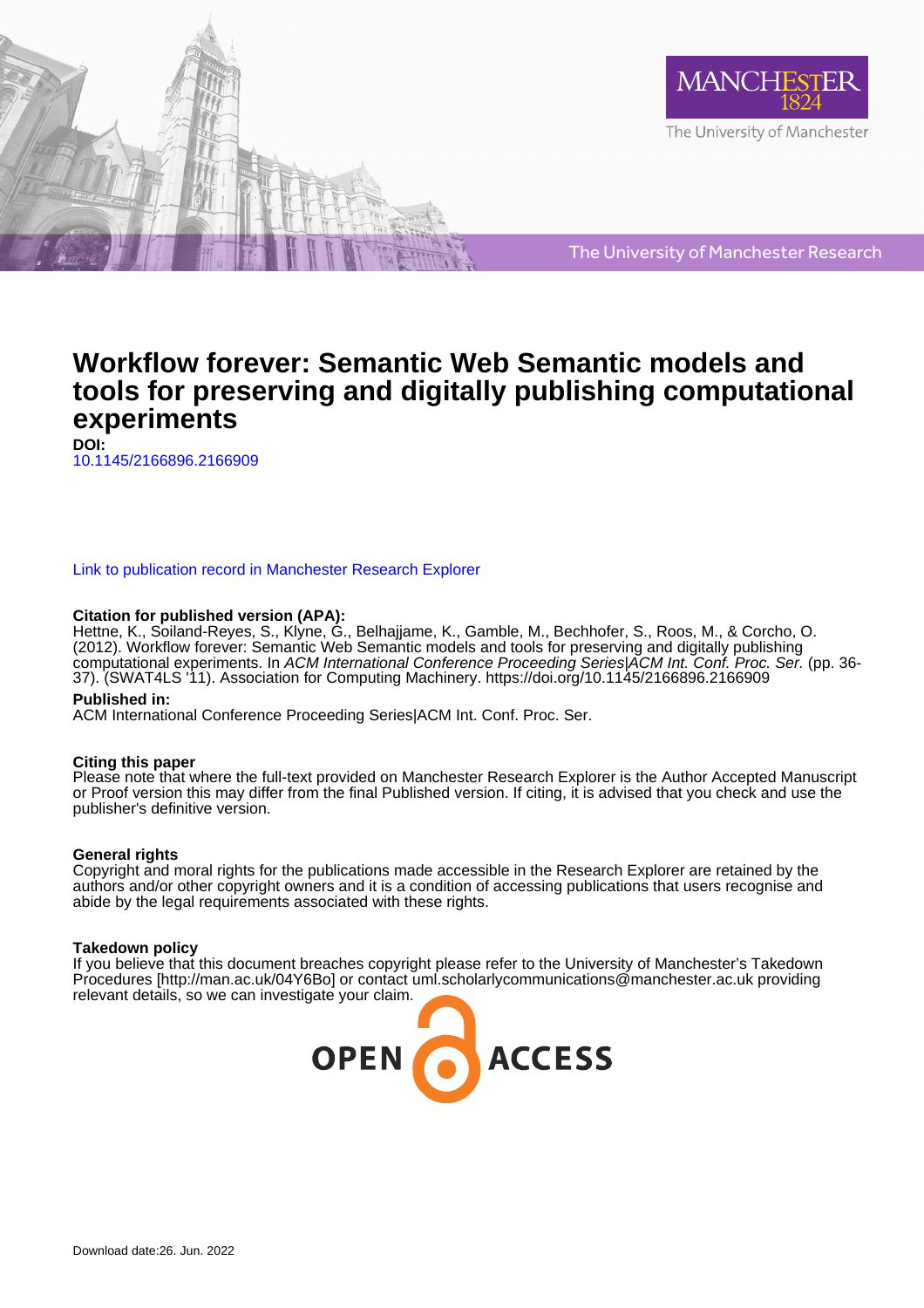# **Workflow forever: Semantic Web Semantic models and tools for preserving and digitally publishing computational experiments**

Kristina Hettne Department of Human Genetics Leiden University Medical Center, Leiden, NL k.m.hettne@lumc.nl

Stian Soiland-Reyes School of Computer Science University of Manchester Manchester, UK soilandreyes@cs.manchester.ac.uk

Khalid Belhajjame School of Computer Science University of Manchester Manchester, UK khalidb@cs.man.ac.uk

Matthew Gamble School of Computer Science University of Manchester Manchester, UK

m.gamble@cs.man.ac.uk

Graham Klyne Department of Zoology University of Oxford Oxford, UK graham.klyne@zoo.ox.ac.uk

Sean Bechhofer School of Computer Science University of Manchester Manchester, UK

sean.bechhofer@cs.man.ac.uk

### **ABSTRACT**

One of the main challenges for biomedical research lies in the integrative study of large and increasingly complex combinations of data in order to understand molecular mechanisms, for instance to explain the onset and progression of human diseases. Computer-assisted methodology is needed to perform these studies, posing new challenges for upholding scientific quality standards for the reproducibility of science. This pertains to the preservation of the 'materials and methods' of computational experiments as a record of the evidence for the biological interpretation of their results. We argue that traditional journal publication is no longer sufficient, and propose a methodology based on the workflow paradigm, Semantic Web models, and Digital Library infrastructure.

Our primary goal is to enable the preservation of the necessary and sufficient information for researchers to understand the steps of a computational experiment that led to new biological insight, at any point in the future. Central to our approach is the development of a 'Research Object' (RO) model that captures this information for preservation, publication and acknowledgement. We adopted a combination of a Semantic Web and Digital Library approach for the representation and publication of such a model. The RO model can be viewed as an artifact that aggregates and annotates a number of resources that are used and/or produced in a given scientific investigation. The figure below

*Conference'10*, Month 1–2, 2010, City, State, Country.

(Figure 1) illustrates a high level description of the elements that are needed to specify a research object.

Marco Roos Department of Human Genetics Leiden University Medical Center, Leiden, NL m.roos@lumc.nl

Oscar Corcho Universidad Politécnica de Madrid, Madrid, ES ocorcho@fi.upm.es





A resource can be a workflow, web service, document, data item, data set, workflow run, software or a research object. Instead of building a new model, we use the Object Reuse and Exchange (OAI-ORE)[1](#page-1-0) for specifying aggregation of resources, and Annotation Ontology  $(AO)^2$  $(AO)^2$  for their annotations. ORE<sup>[3](#page-1-2)</sup> defines standards for the description and exchange of aggregations of Web resources. For example, a Research Object can be defined as an ore:Aggregation, and an ore:ResourceMap can be used to describe the research object and its constituent resources (ro:ResearchObject a owl:Class; rdfs:subClassOf ore:Aggregation). Annotations in a RO are specified using the Annotation Ontology<sup>[4](#page-1-3)</sup>, which provides a common model for

<span id="page-1-3"></span>4 http://code.google.com/p/annotationontology/wiki/UnderstandingAO

Permission to make digital or hard copies of all or part of this work for personal or classroom use is granted without fee provided that copies are not made or distributed for profit or commercial advantage and that copies bear this notice and the full citation on the first page. To copy otherwise, or republish, to post on servers or to redistribute to lists, requires prior specific permission and/or a fee.

Copyright 2010 ACM 1-58113-000-0/00/0010…\$10.00.

<span id="page-1-0"></span><sup>1</sup> http://www.openarchives.org/ore/

<span id="page-1-1"></span><sup>2</sup> http://code.google.com/p/annotation-ontology

<span id="page-1-2"></span><sup>3</sup> http://www.openarchives.org/ore/1.0/toc.html